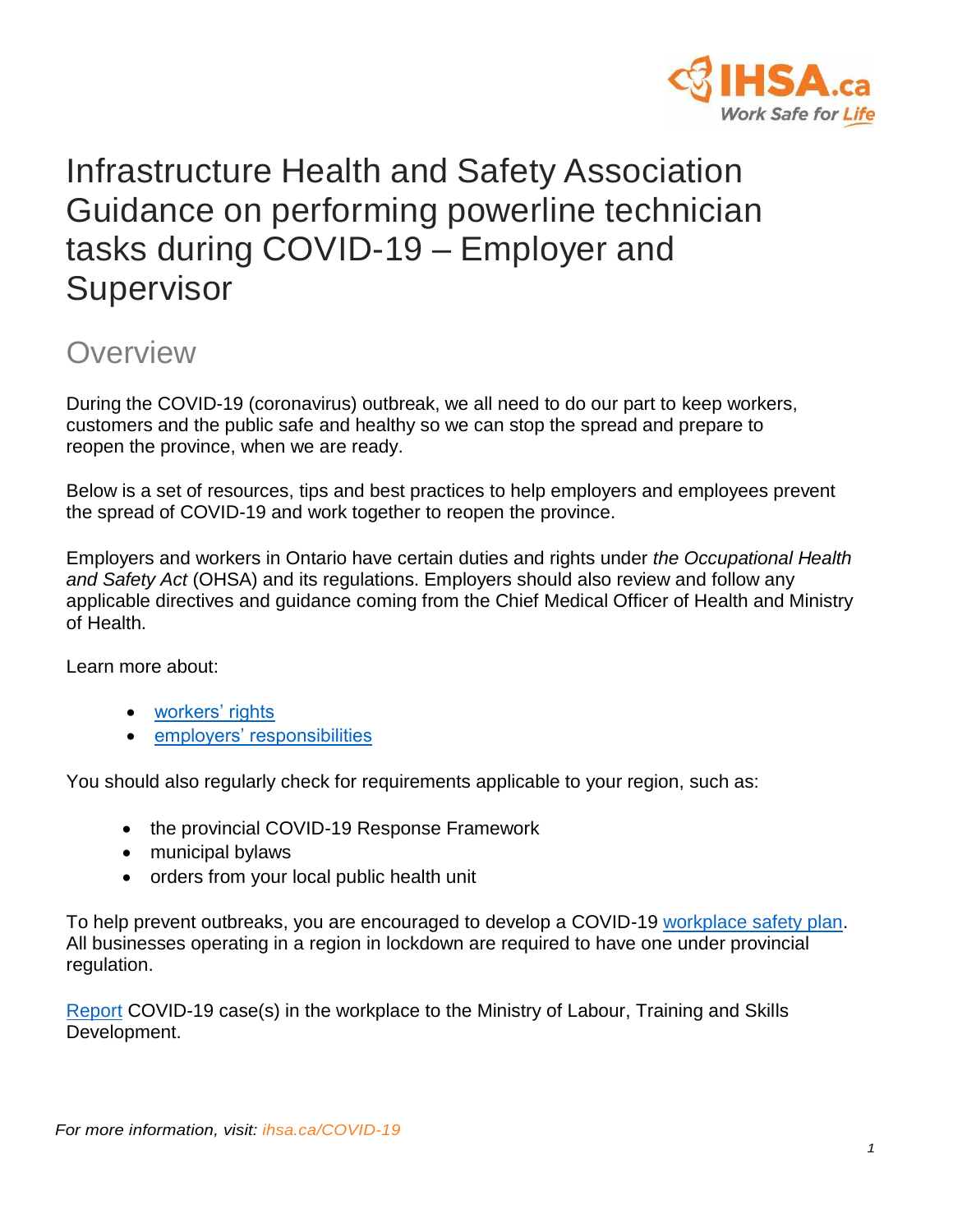

## Best practices

**Recognize hazards and assess risks:** The first step to controlling risks in a workplace is to identify the risks. This applies to all workplace hazards, not just COVID-19. Identifying and controlling workplace hazards is required of all employers in Ontario under the *[Occupational](https://www.ontario.ca/document/guide-occupational-health-and-safety-act)  [Health and Safety Act](https://www.ontario.ca/document/guide-occupational-health-and-safety-act)* and its regulations. The key risk factors for COVID-19 transmission include:

- prolonged exposure spending more time with potentially infected people
- close proximity working close to others
- crowded places having more people in a space
- closed spaces indoor spaces with less fresh air exchange (working indoors is riskier than working outdoors)
- forceful exhalation activities that cause people to breathe more deeply, such as exercise, speaking loudly and singing

It is possible for COVID-19 to be spread by people who do not have any symptoms. This makes effective control measures very important. We must act as if everyone is infected when setting up controls.

The risk of severe health outcomes is not the same for all workers. The risk increases with age and is higher for people with [certain medical conditions.](https://www.ontario.ca/page/covid-19-stop-spread#section-0)

#### **Potential exposures while performing powerline technician (PLT) work include:**

- close contact (less than the recommended physical distance of 2 m/6 ft) with other personnel when riding in vehicles or when performing job tasks—either overhead or underground
- close contact with customers when addressing outage concerns or notifications
- handling materials and tools passed between crew members when performing job tasks
- handling materials obtained from stores or outside deliveries
- sharing the same facilities as other staff (e.g., washroom, kitchen, locker rooms, staff lounges, vehicles, shop areas, stores, work stations)

#### **Controls:**

Infection prevention and control measures prevent the spread of the virus by breaking the chain of transmission. For example, [public health](https://www.ontario.ca/page/covid-19-stop-spread#section-1) guidance includes staying at least 2 metres away from others which avoids close contact; washing hands removes the virus and prevents people from touching their faces with contaminated hands.

For COVID-19 in the workplace, it is recommended that employers and business owners conduct a risk assessment to determine the most appropriate controls and actions for a particular workplace/situation. Reference the [IHSA's guide](https://www.ihsa.ca/pdfs/magazine/volume_20_Issue_2/risk-assessment-covid-19.pdf) on the risk assessment process to help facilitate this and review [Sample 1](https://www.ihsa.ca/pdfs/magazine/volume_20_Issue_2/risk-assessment-form-covid-19-sample-1.pdf) and [Sample 2](https://www.ihsa.ca/pdfs/magazine/volume_20_Issue_2/risk-assessment-form-covid-19-sample-2.pdf) for examples.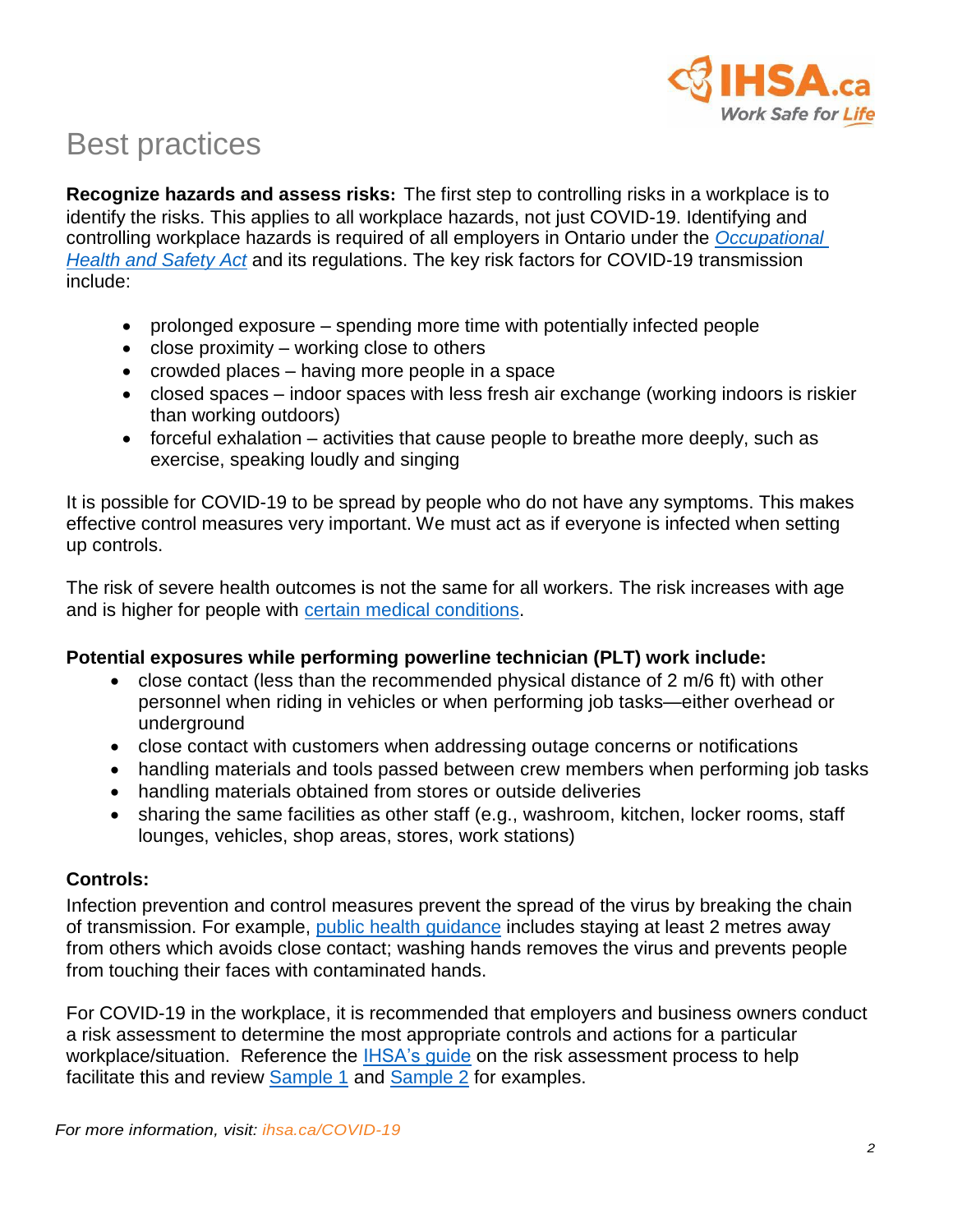

Always start by considering the most effective controls first. It is best to begin by trying to eliminate the hazard – to remove it from the workplace altogether. Where that is not possible, use multiple engineering and administrative controls first to prevent the spread. Protective equipment (including personal protective equipment (PPE) and community protective equipment) should be relied on only where engineering and administrative controls do not sufficiently reduce the risk to workers.

In addition to the above recommendations, employers should determine whether PPE\* needs to be part of their hazard control plan. The need for PPE should be based on a risk assessment taking into account environmental conditions and also take into consideration input from the local public health unit. Although proper use of PPE can help prevent some exposures, it should not take the place of other control measures. Note: If physical distance and separation cannot be maintained, workers should have PPE consisting of surgical/procedure mask and eye protection (goggles or face shield).

- Workers must use personal protective equipment as required by their employer.
- Workers should be trained on the proper use, care and limitations of any required PPE.

*\**NOTE: Please be reminded that most face coverings (non-medical masks) have not been tested to a known standard and do not constitute PPE. In some circumstances, face coverings may be used as an effective means of source control, but should not be viewed as an appropriate substitute for physical distancing in the workplace.

- **1. Carry out legal duties and responsibilities.** Employers and supervisors are required by law to take every precaution reasonable in the circumstance to keep their employees safe. This includes making sure that the required safe work practices are carried out and the prescribed PPE is used or worn.
	- Ensure that workers are supplied with the prescribed PPE and have received proper instruction in the care, use, and maintenance of this PPE.
	- Advise workers to follow the manufacturer's guidelines and never share their PPE with fellow workers.
	- Workers have the right to refuse work if they believe their health and safety is at risk. If such a refusal is received, ensure the proper procedures are followed and alert the JHSC or HSR.
	- Ensure proper protocols are followed for all situations, including informing the JHSC or HSR of any health and safety concerns.
	- Ensure notifications from JHSC and other safety-related information are communicated to all workers on a regular basis (e.g., through electronic communications).
	- Create a dialogue with all staff involved about their physical and mental well-being. Stress at home and stress surrounding COVID-19 should not be dismissed, as everyone reacts differently to stressful situations. Encourage fellow staff to make use of the company's EAP program as necessary.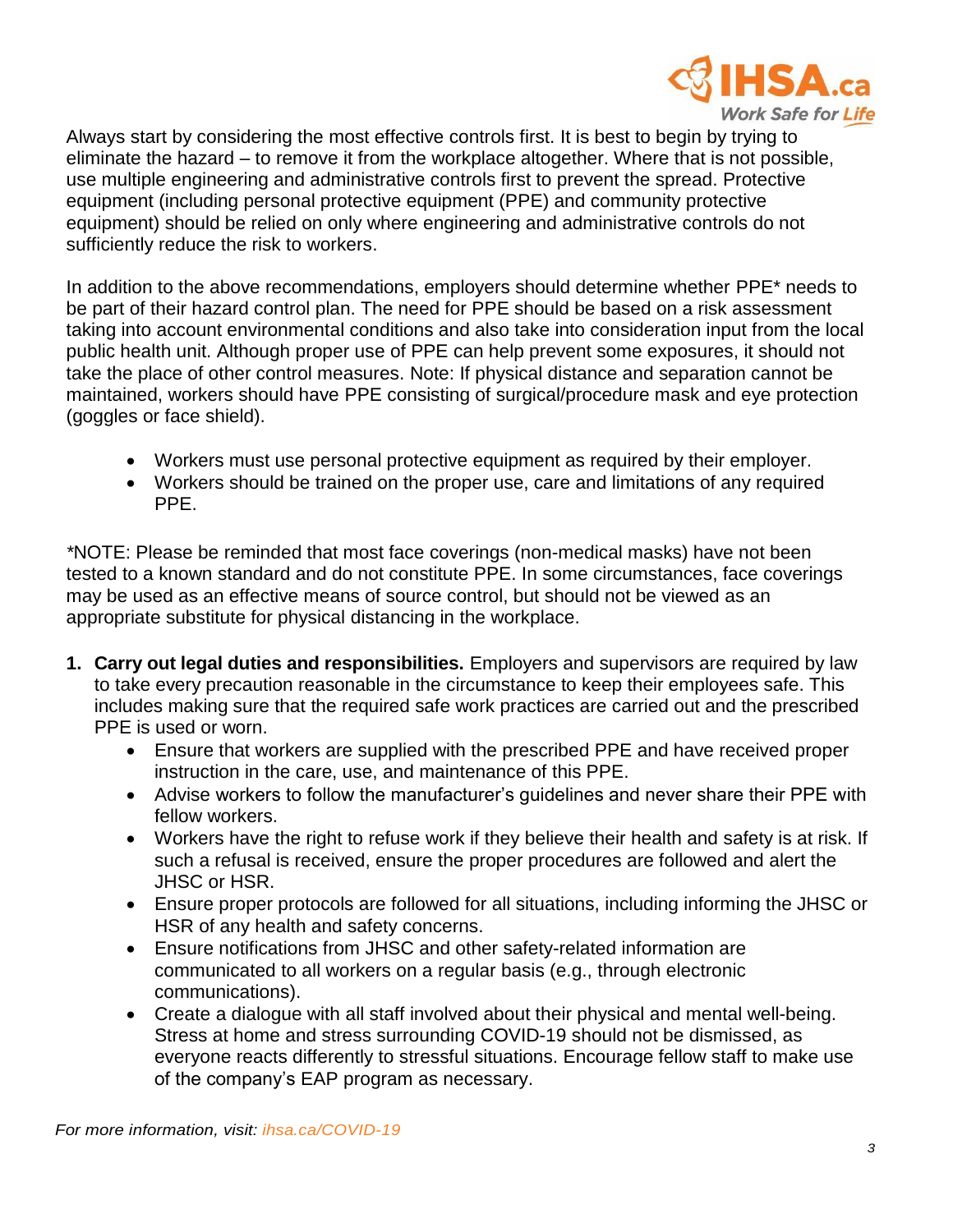

#### **2. Screen for COVID-19**:

#### [Screening for COVID-19: guidance for employers | Ontario.ca](https://www.ontario.ca/page/screening-covid-19-guidance-employers)

This document provides employers with an overview of workplace screening for COVID-19 and information to help them make decisions about the use of rapid antigen screening.

Screening helps keep infected workers and others from entering the workplace thereby reducing possible workplace transmission.

- Question-based screening uses information about symptoms and exposures to identify people who may be infectious.
- Rapid antigen screening is used to help identify people who are infectious before they develop symptoms.

To further protect workers and help reduce transmission, workers who have passed screening must continue to follow all public health and workplace control measures including masking and maintaining physical distance.

- **3. Ensure physical distancing is maintained.** This means keeping a distance of at least 2 m (6 ft) or more between persons. Physical distancing, as prescribed by government and health organizations, is the best way to prevent exposure and minimize the transmission of COVID-19.
	- Ensure the work site is large enough so that workers can practice physical distancing and members of the public can be kept at a safe distance.
	- Ensure workers are instructed in ways to maintain physical distancing from fellow employees, contract staff, or customers. Advise employees not to approach or enter a customer's premises unless absolutely necessary (e.g., an emergency situation arises).
	- Always enforce the recommended physical distance between workers and look for ways to change work processes and procedures to help workers maintain this distance.
	- If close proximity is required for a task, take extra precautions (e.g., PPE) to protect workers or choose the best option for maintaining physical distancing (e.g., use two trucks to perform the task as opposed to two PLTs in a double bucket truck).
	- Consider staggering work times/shifts to avoid crowding, or consider staggering work crews and reducing the number of work hours.
	- Consider dividing staff members into smaller groups (e.g., half on/half off rotation) and/or putting them in separate locations. This would help ensure that some staff is available to work should one crew or a facility become contaminated and have to be isolated.
	- Schedule breaks/lunch times at different times and locations.
	- Only assign tasks that are necessary to support and maintain the integrity of the system (e.g., trouble calls or emergency work).
	- Supervisors should perform all daily checks and safety/tailboard talks verbally only while maintaining the recommended distance between staff. Employers can create a temporary policy to allow for other methods of verifying attendance and understanding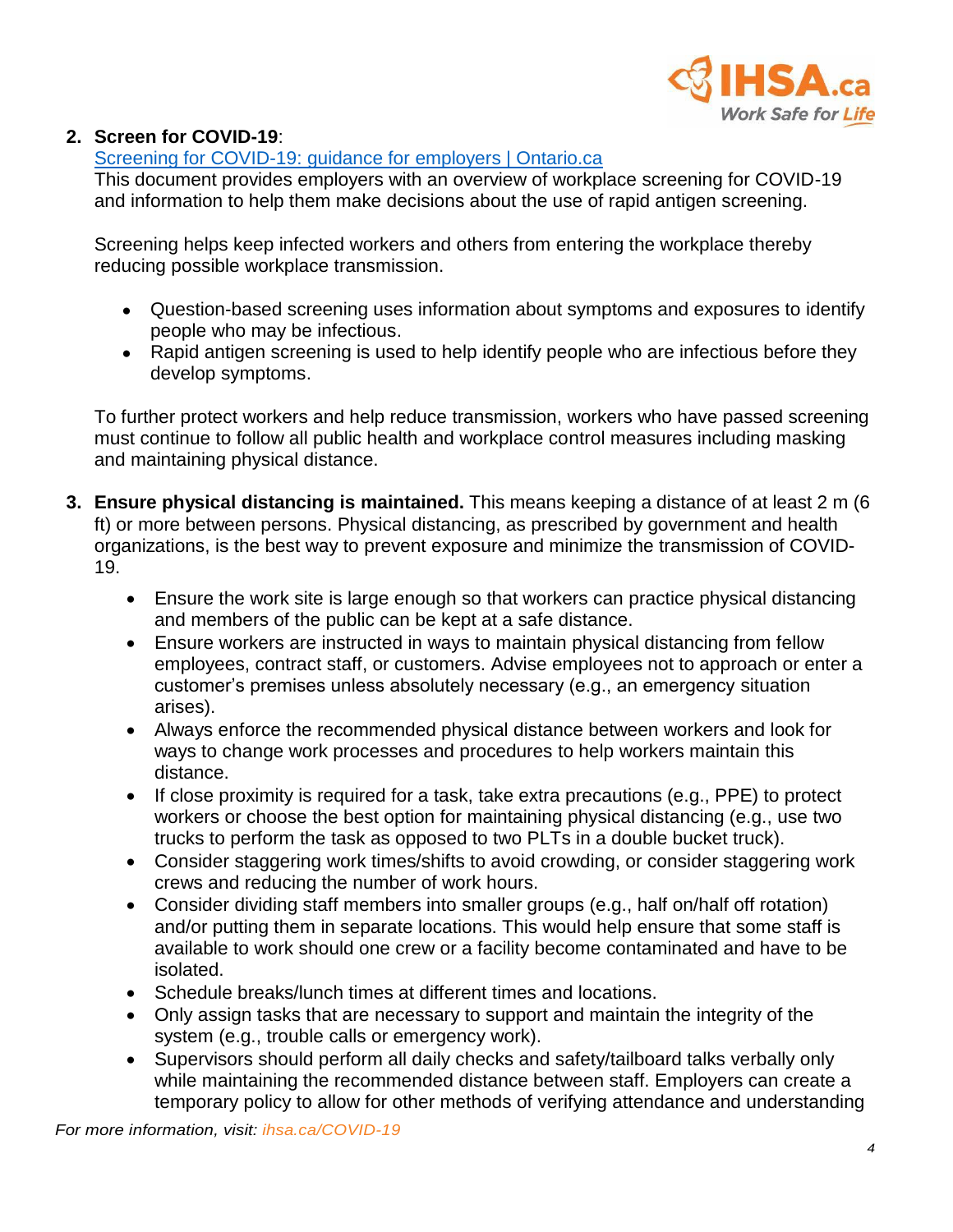

of the communicated documents (e.g., supervisor can initial next to attendee's names to avoid using a shared writing implement).

- Establish a separate materials staging area to help workers maintain physical distancing and prevent cross-contamination of workers and materials.
- **4. Minimize sharing of tools and equipment.** If these become contaminated with the virus, this will help limit the spread to other workers around the site.
	- Develop a plan to limit the transfer of tools, materials, and equipment between employees (e.g., change the work procedure or supply each worker with their own tools and equipment to use every day).
	- Ensure that enough cleaning supplies, materials, and PPE are available for the required tasks and to allow tools and equipment to be disinfected for the next shift. Advise workers never to share rubber gloves or their PPE.
	- Instruct staff to properly disinfect all trucks and equipment upon returning to shop area or reporting facility.
	- If possible, assign only one worker per vehicle when traveling to and from work sites in company vehicles. Assigning the same employee to the same truck each day would also help minimize the transfer of possible contaminants.
	- Ask staff to report any issues that require further attention to all necessary levels of management as soon as possible before leaving a facility to help ensure that proper intervention can be taken to prevent further exposure.
- **5. Practice good hygiene.** Health Canada recommends the following basic hygiene practices:
	- Wash hands frequently with soap and water for at least 20 seconds frequently throughout the day, or whenever you suspect you have been in contact with an infected person, piece of equipment, or tool.
	- If using hand sanitizers, they must be alcohol-based hand sanitizer, with 60-90% alcohol, approved by Public Health Ontario and Ministry of Health.
	- Sneeze or cough into a tissue and discard it in refuse container, or cough into your elbow or sleeve.
- **6. Masks**: Learn more about [using masks in the workplace](https://www.ontario.ca/page/using-masks-workplace) including how to select, care for and use them to protect workers from COVID-19.
- **7. Vaccines**: [COVID-19 vaccines and workplace health and safety | Ontario.ca](https://www.ontario.ca/page/covid-19-vaccines-and-workplace-health-and-safety)

This guidance document explains how vaccines work to protect you when you are vaccinated, why COVID-19 workplace control measures need to be maintained even after workers are vaccinated, and some considerations for employers about workplace policies and supporting their workers to get vaccinated.

Workplace controls are measures that employers use to help prevent workers from being exposed to hazards like those posed by COVID-19. Vaccines are a good complement to workplace controls, but cannot replace them. They have different purposes:

*For more information, visit: ihsa.ca/COVID-19* Workplace controls help prevent workers from being exposed to COVID-19.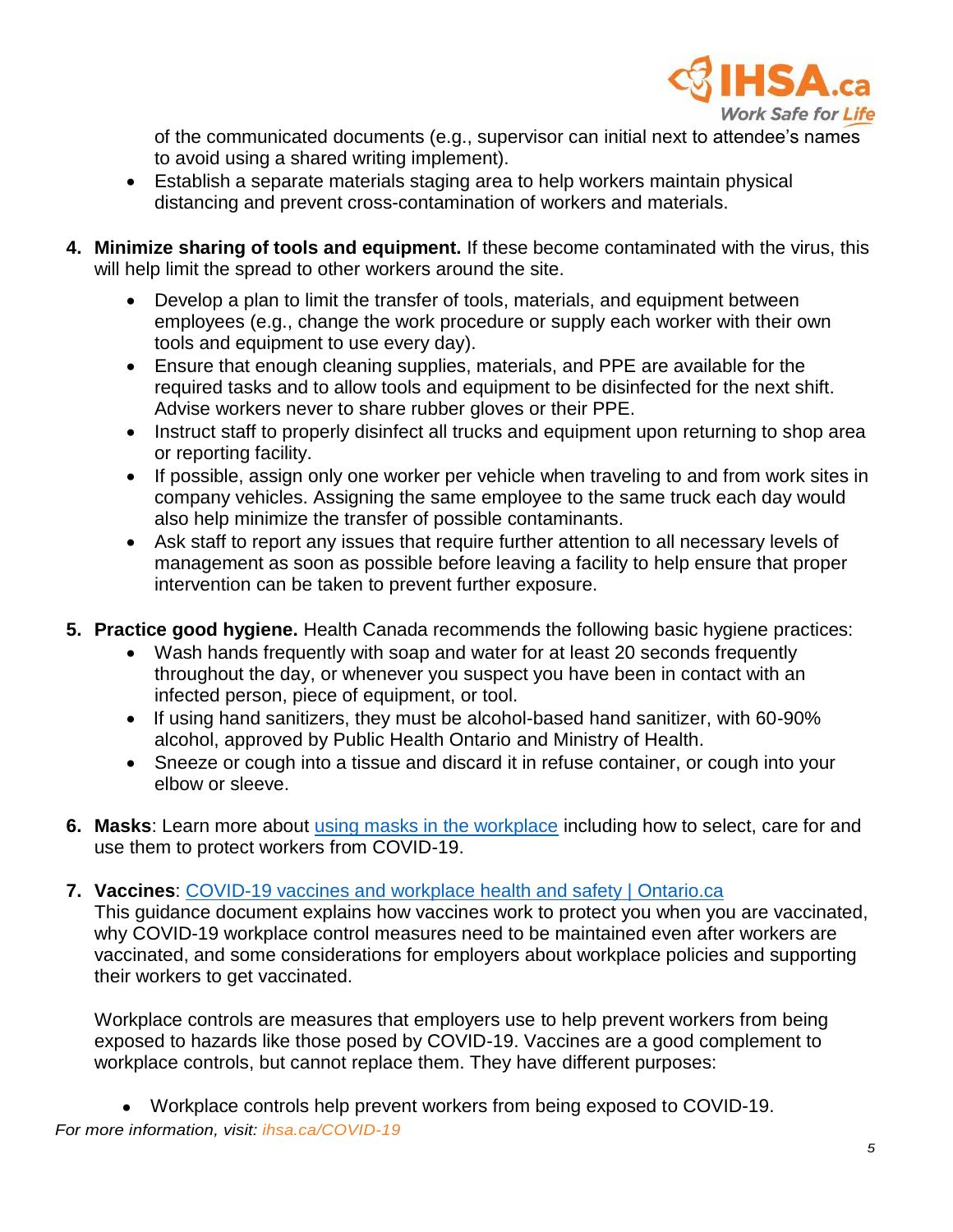

Vaccines help protect workers from getting sick if they are exposed.

To protect workers and help reduce the chance of COVID-19 transmission at the workplace, it is important to maintain workplace control measures even after vaccination.

#### **Evaluate:**

Changes to work procedures or practices related to COVID-19 may affect the way you have routinely managed other risks in the workplace. Thus, it is recommended that you consider the various preventative measures on an ongoing basis, and review and adjust accordingly if they are not working as intended or have created new risks or challenges.

**Monitor your supplies**. Check your supply of disinfectant wipes, products, and all PPE regularly to ensure you have sufficient supplies for the duration of an extended work shift (i.e., when a weather situation or equipment malfunction occurs, leading to an extended work period).

**Tell staff to stay home if they are feeling ill**. If workers begin to feel [symptoms of COVID-19](https://covid-19.ontario.ca/self-assessment/) while at work (fever, new cough, or difficulty breathing, etc.), they should immediately:

- 1. Isolate themselves from other workers and go home. If possible, avoid public transit.
- 2. Wash or disinfect their hands, avoid touching common surfaces and their face, and put on a facemask if one is available.
- 3. Advise their supervisor/employer and JHSC/HSR immediately so that proper procedures can be taken to prevent further exposure (e.g., notifying others who may have been exposed).

**Stay in the know.** Keep up to date with changing requirements. (See Resources below.)

#### **[Self-monitor](https://www.publichealthontario.ca/-/media/documents/ncov/factsheet-covid-19-self-monitor.pdf?la=en) for symptoms for 14 days after exposure.**

### Resources

Stay updated with daily government updates:

- **[Government](https://www.ontario.ca/page/2019-novel-coronavirus) of Ontario**
- **[Government](http://www.canada.ca/coronavirus) of Canada**
- **Public [Health Ontario](https://www.publichealthontario.ca/en/diseases-and-conditions/infectious-diseases/respiratory-diseases/novel-coronavirus)**

#### **Ontario government and agency-issued resources about COVID-19**

Develop your COVID-19 workplace safety plan: Learn how you can create a plan to help protect your workers and others from novel coronavirus 2019 (COVID-19). **Workplace [Safety Plan](https://www.ontario.ca/page/develop-your-covid-19-workplace-safety-plan)**

*For more information, visit: ihsa.ca/COVID-19* The **Ontario [Ministry](https://www.ontario.ca/page/2019-novel-coronavirus) of Health** is providing consistent updates on the provincial